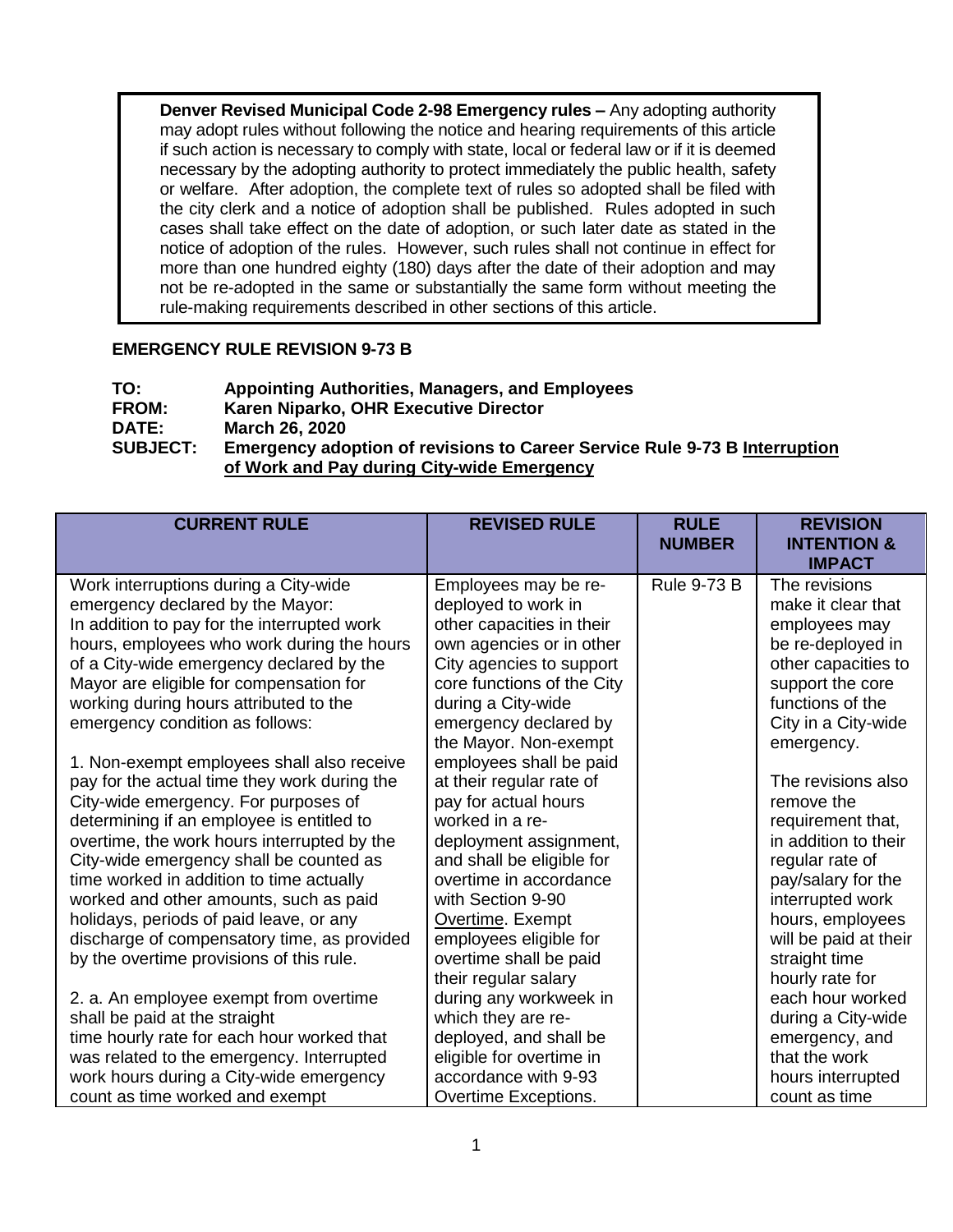| <b>CURRENT RULE</b>                                                                                                                                                                                                                                                                                                                                                                                                                                                                                                                                                                                                                                                                                                                                                                                                                                                                                                                                                                                                                                                                                                                                                                                                                                                         | <b>REVISED RULE</b>                                                                                                                                                                                                                                                                                                                                                                                                                                                                         | <b>RULE</b><br><b>NUMBER</b> | <b>REVISION</b><br><b>INTENTION &amp;</b><br><b>IMPACT</b>                                                                                                                                                                                                                                                                                                                                                                                                                                                                                                                                                                                                                                                                                                                                                                                                |
|-----------------------------------------------------------------------------------------------------------------------------------------------------------------------------------------------------------------------------------------------------------------------------------------------------------------------------------------------------------------------------------------------------------------------------------------------------------------------------------------------------------------------------------------------------------------------------------------------------------------------------------------------------------------------------------------------------------------------------------------------------------------------------------------------------------------------------------------------------------------------------------------------------------------------------------------------------------------------------------------------------------------------------------------------------------------------------------------------------------------------------------------------------------------------------------------------------------------------------------------------------------------------------|---------------------------------------------------------------------------------------------------------------------------------------------------------------------------------------------------------------------------------------------------------------------------------------------------------------------------------------------------------------------------------------------------------------------------------------------------------------------------------------------|------------------------------|-----------------------------------------------------------------------------------------------------------------------------------------------------------------------------------------------------------------------------------------------------------------------------------------------------------------------------------------------------------------------------------------------------------------------------------------------------------------------------------------------------------------------------------------------------------------------------------------------------------------------------------------------------------------------------------------------------------------------------------------------------------------------------------------------------------------------------------------------------------|
| employees eligible for overtime in<br>accordance with 9-93 Overtime Exceptions<br>will be compensated for hours beyond forty<br>(40).<br>b. City-wide emergency pay may be paid in<br>either cash or compensatory time off, at the<br>discretion of the appointing authority.<br>Compensatory time may be taken at any<br>time mutually convenient to the employee<br>and the appointing authority. All accrued<br>compensatory time shall be used by March<br>31 <sub>st</sub> of each calendar year or paid in cash by<br>the final pay period in April of that year<br>(Revised January 1, 2010; Rule Revision<br>Memo 42C).<br>3. Employees who were on other leave such<br>as paid time off, vacation, compensatory<br>time, sick, or unpaid leave must use that<br>leave unless called back to work. When<br>called back to work, unused leave hours are<br>returned to the banks and work hours are<br>counted.<br>4. Employees who telecommute must have<br>prior written approval to telecommute from<br>their appointing authority or designee. The<br>written approval shall include the employee's<br>assignment while telecommuting. An<br>employee must demonstrate that he or she<br>accomplished the assignment in accordance<br>with the written approval. | Exempt employees not<br>eligible for overtime shall<br>be paid their regular<br>salary during any<br>workweek in which they<br>are re-deployed.<br>Employees who were on<br>other leave such as paid<br>time off, vacation,<br>compensatory time, sick,<br>or unpaid leave at the<br>time of a work<br>interruption must use<br>that leave unless called<br>back to work. When<br>called back to work,<br>unused leave hours are<br>returned to the banks<br>and work hours are<br>counted. |                              | worked for<br>overtime purposes<br>along with paid<br>holidays, paid<br>leave and<br>discharge of<br>compensatory<br>time.<br>The revised rule<br>provides that non-<br>exempt<br>employees who<br>are redeployed<br>will be paid at their<br>regular rate of pay<br>for actual hours<br>worked during a<br>City-wide<br>emergency, and<br>be eligible for<br>overtime; and that<br>exempt<br>employees and<br>overtime eligible<br>exempt<br>employees who<br>are re-deployed<br>will be paid their<br>regular salary, and<br>overtime eligible<br>employees will be<br>eligible for<br>overtime.<br>The intent of the<br>rule is to allow the<br>City to<br>immediately cease<br>paying employees<br>who are<br>redeployed up to<br>two and one-half<br>times their regular<br>pay, as allowed<br>under the overly<br>generous current<br>rule that was |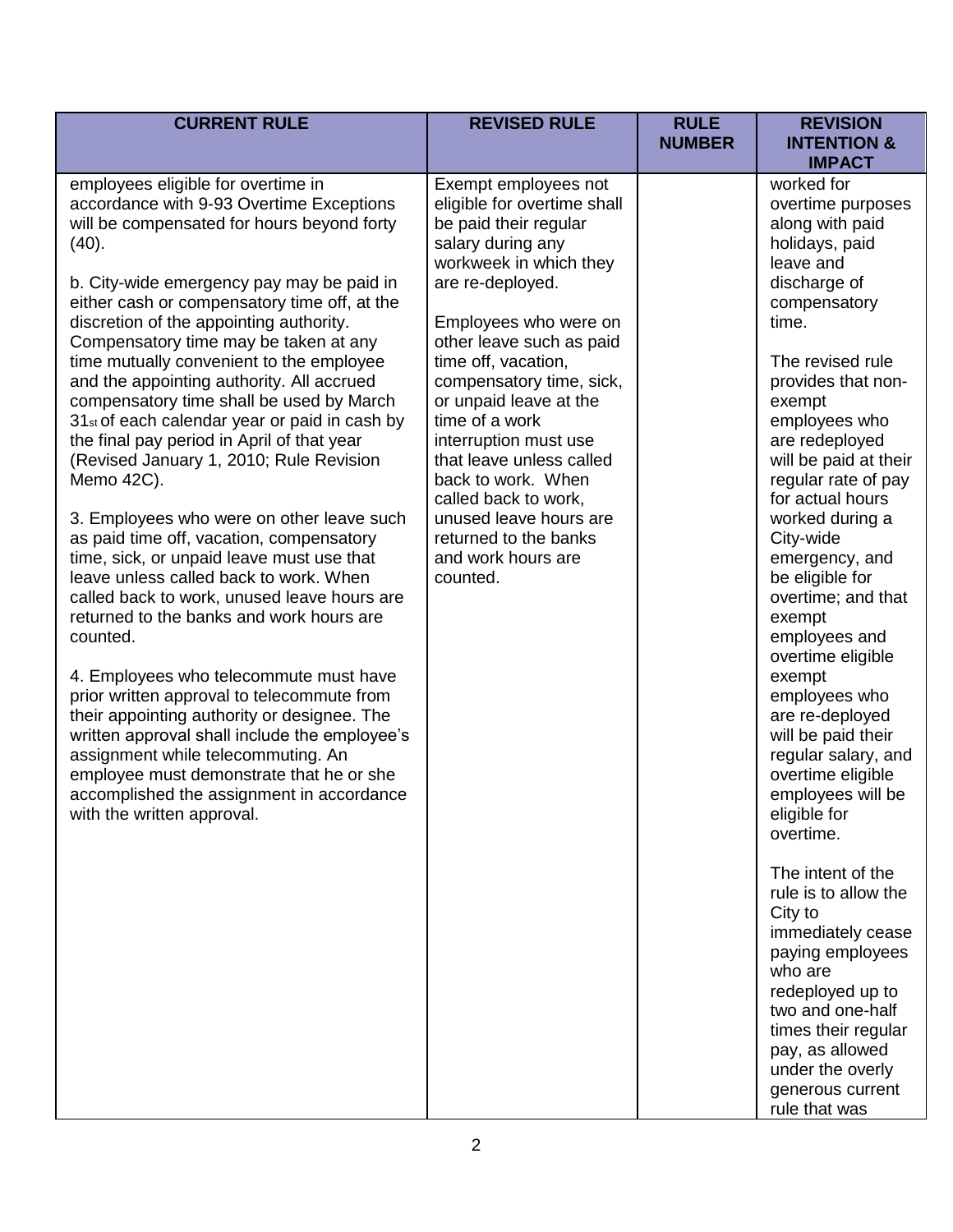| <b>CURRENT RULE</b> | <b>REVISED RULE</b> | <b>RULE</b><br><b>NUMBER</b> | <b>REVISION</b><br><b>INTENTION &amp;</b><br><b>IMPACT</b>                                                                                                                                                                                                                                                                                                                                                                                                                                                                                                                                                                                                                                                                                |
|---------------------|---------------------|------------------------------|-------------------------------------------------------------------------------------------------------------------------------------------------------------------------------------------------------------------------------------------------------------------------------------------------------------------------------------------------------------------------------------------------------------------------------------------------------------------------------------------------------------------------------------------------------------------------------------------------------------------------------------------------------------------------------------------------------------------------------------------|
|                     |                     |                              | clearly never<br>intended to apply<br>during a City-wide<br>emergency of the<br>magnitude of the<br>Covid-19<br>pandemic, and is<br>not financially<br>sustainable during<br>such a crisis.<br>The revisions also<br>clarify that only<br>employees who<br>were on leave at<br>the time the work<br>interruption<br>occurred are<br>required to use<br>that leave unless<br>called back to<br>work.<br>The intent behind<br>this revision was<br>to clarify that only<br>those employees<br>who were on<br>leave at the time<br>of the work<br>interruption are<br>required to use<br>their paid leave,<br>and that it does<br>not employees<br>who were<br>planning to use<br>paid leave during<br>an extensive work<br>interruption and |
|                     |                     |                              | are unable to do<br>SO.                                                                                                                                                                                                                                                                                                                                                                                                                                                                                                                                                                                                                                                                                                                   |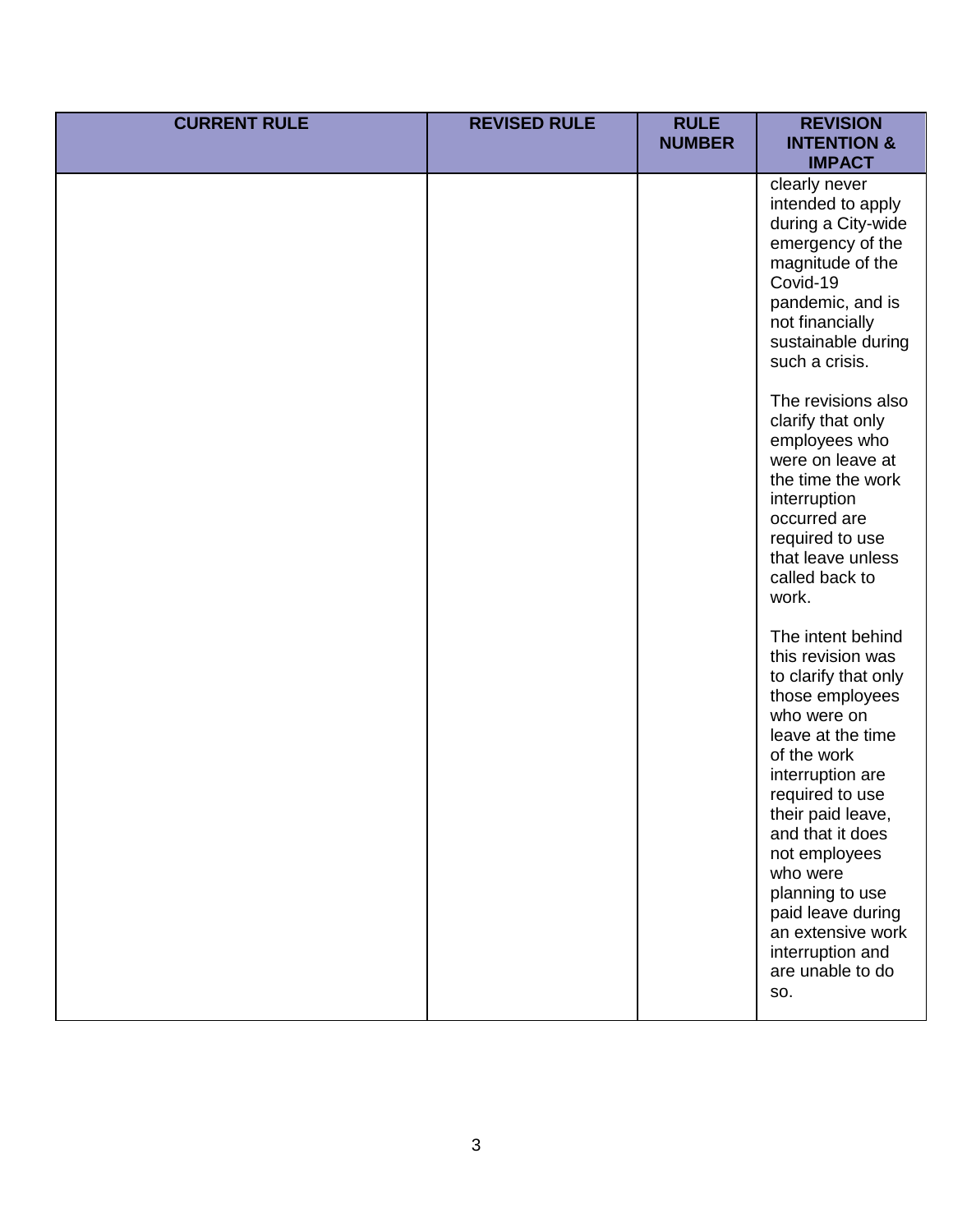## **DELETIONS ARE INDICATED BY strike through AND ADDITIONS ARE INDICATED BY**  *bold, italics, and underline.*

9-73 *Interruption of Work and Pay during City-wide Emergency Pay and Redeployment* 

(Effective June 8, 2007; Rule Revision Memo 20C: Re-numbered October 10, 2008; Rule Revision Memo 32C)

- A. An employee who is excused from work for the day or any part of the day when the work program is interrupted (e.g., because of weather) shall be considered to have worked the number of hours included in his or her regular daily schedule. An on-call employee who is called to work and not assigned because of an interruption or change in the work program shall be considered to have worked two (2) hours on that day.
- B. Work interruptions during a City-wide emergency declared by the Mayor:

*Employees may be redeployed to work in other capacities in their own agencies or in other City agencies in accordance with the City's redeployment plan to support core functions of the City during a City-wide emergency declared by the Mayor. Non-exempt employees shall be paid at their regular rate of pay for actual hours worked in a redeployment assignment, and shall be eligible for overtime in accordance with Section 9-90 Overtime. Exempt employees eligible for overtime shall be paid their regular salary during any workweek in which they are redeployed, and shall be eligible for overtime in accordance with 9-93 Overtime Exceptions. Exempt employees not eligible for overtime shall be paid their regular salary during any workweek in which they are redeployed. Nothing in this rule prevents the City from authorizing additional pay for some or all employees working in redeployment assignments during a City-wide emergency declared by the Mayor.*

In addition to pay for the interrupted work hours, employees who work during the hours of a City-wide emergency declared by the Mayor are eligible for compensation for working during hours attributed to the emergency condition as follows:

- 1. Non-exempt employees shall also receive pay for the actual time they work during the City-wide emergency. For purposes of determining if an employee is entitled to overtime, the work hours interrupted by the City- wide emergency shall be counted as time worked in addition to time actually worked and other amounts, such as paid holidays, periods of paid leave, or any discharge of compensatory time, as provided by the overtime provisions of this rule.
- 2. a. An employee exempt from overtime shall be paid at the straight time hourly rate for each hour worked that was related to the emergency. Interrupted work hours during a City-wide emergency count as time worked and exempt employees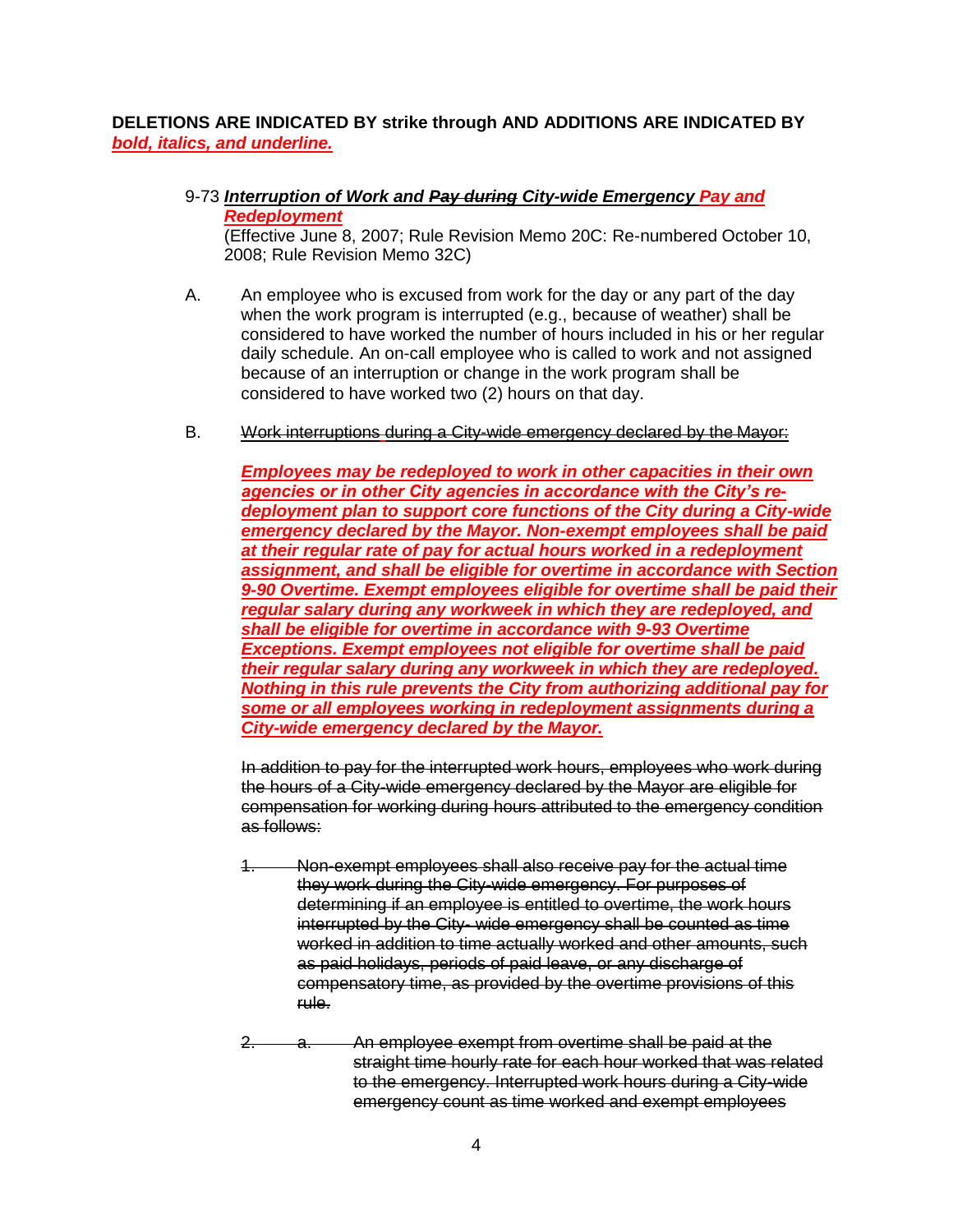eligible for overtime in accordance with 9-93 Overtime Exceptions will be compensated for hours beyond forty (40).

- b. City-wide emergency pay may be paid in either cash or compensatory time off, at the discretion of the appointing authority. Compensatory time may be taken at any time mutually convenient to the employee and the appointing authority. All accrued compensatory time shall be used by March 31<sup>st</sup> of each calendar year or paid in cash by the final pay period in April of that year (Revised January 1, 2010; Rule Revision Memo 42C).
- 3. Employees who were on other leave such as paid time off, vacation, compensatory time, sick, or unpaid leave *at the time of a work interruption* must use that leave unless called back to work. When called back to work, unused leave hours are returned to the banks and work hours are counted (Revised January 1, 2010; Rule Revision Memo 42C).
- 4. Employees who telecommute must have prior written approval to telecommute from their appointing authority or designee. The written approval shall include the employee's assignment while telecommuting. An employee must demonstrate that he or she accomplished the assignment in accordance with the written approval.